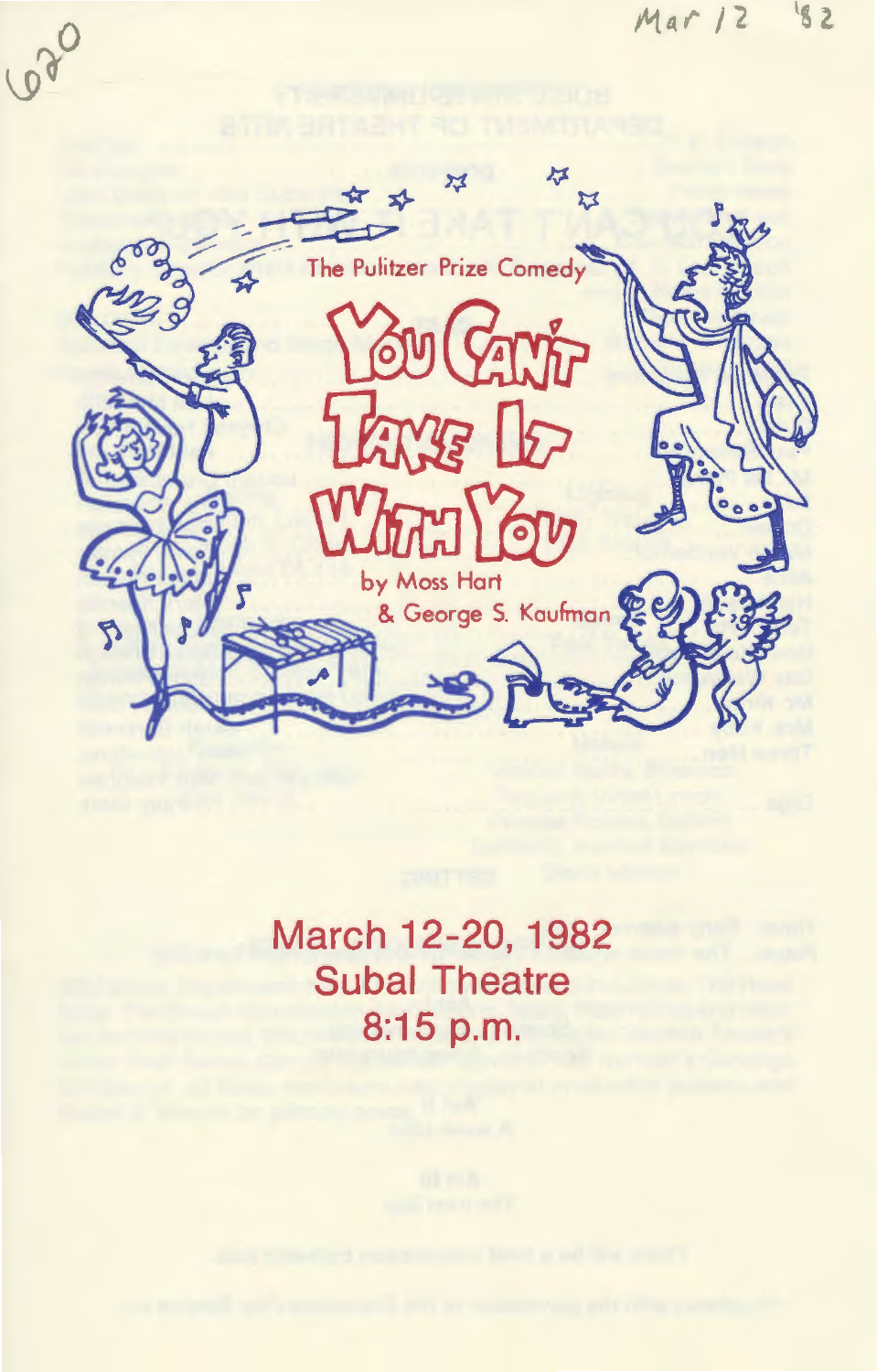# BOISE STATE UNIVERSITY DEPARTMENT OF THEATRE ARTS

presents

# YOU CAN'T TAKE IT WITH YOU\*

by George S. Kaufman and Moss Hart

### CAST

| Penelope Sycamore  Gueneth Omeron |                           |
|-----------------------------------|---------------------------|
|                                   |                           |
|                                   |                           |
|                                   |                           |
|                                   |                           |
|                                   |                           |
|                                   |                           |
|                                   |                           |
|                                   |                           |
|                                   |                           |
|                                   |                           |
|                                   |                           |
|                                   |                           |
|                                   |                           |
|                                   |                           |
|                                   |                           |
|                                   |                           |
|                                   | Gerry Bryant, Dan Vaughan |
|                                   |                           |
|                                   |                           |

## SETTING

Time: Early summer, 1936. Place: The home of Martin Vanderhof and family, New York City.

> Act I Scene I: Early evening Scene II: A few hours later

> > Act II A week later

Act Ill The next day

There will be a brief intermission between acts.

\*Produced with the permission of the Dramatists Play Service Inc.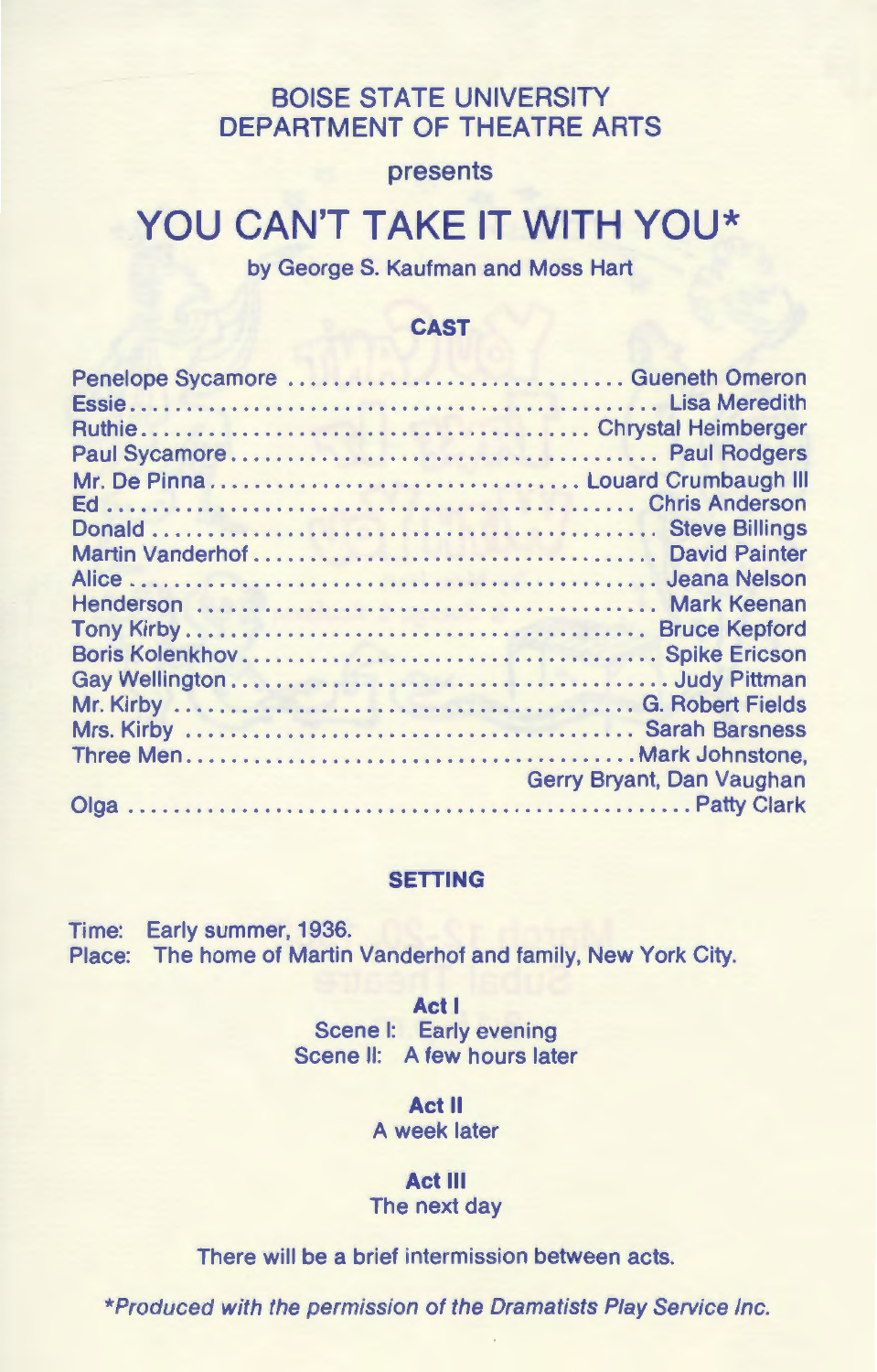# **PRODUCTION STAFF**

| Light Designer and Supervisor  Frank Heise             |  |
|--------------------------------------------------------|--|
|                                                        |  |
| Costume Supervisor  Gueneth Omeron                     |  |
|                                                        |  |
|                                                        |  |
|                                                        |  |
| Assistant Director and Stage Manager  Roberta Anderson |  |
|                                                        |  |

#### **PRODUCTION CREWS**

**Setting**  Judy Pittman, Louard Crumbaugh Ill, Chris Anderson and TA 118

**Costume**  G. Robert Fields, Marianne Paul, Sandra Spidell, Steven Frank, Shannon Ragland, Violet Lynch

**Properties**  Paul Rodgers, Chip Willis, Kate Naylor

**Lighting**  Kathy Waugh, Rich Shields

**Sound**  Paul Totten

**Ushers** 

Victoria Burks, Shannon Ragland, Violet Lynch, Cherise Dotson, Debbie DeNinnis, Kendall Baynard, David Mintun

#### **SPECIAL ACKNOWLEDGEMENTS**

BSU Music Department, Nifty 90's Antiques, Deseret Industries, The Head Shop, The Bench Commission, McQ Sports, Sears, Ralph's Toy and Hobbie, Barbara Boylan, BSU Science Department, Doug McGiochlin, Chuck's World Brief Cases, Gerry's Typewriter Service, Fred Norman's Carvings and Design, all Boise merchants who displayed production posters, and Robert E. Weight for printing press.